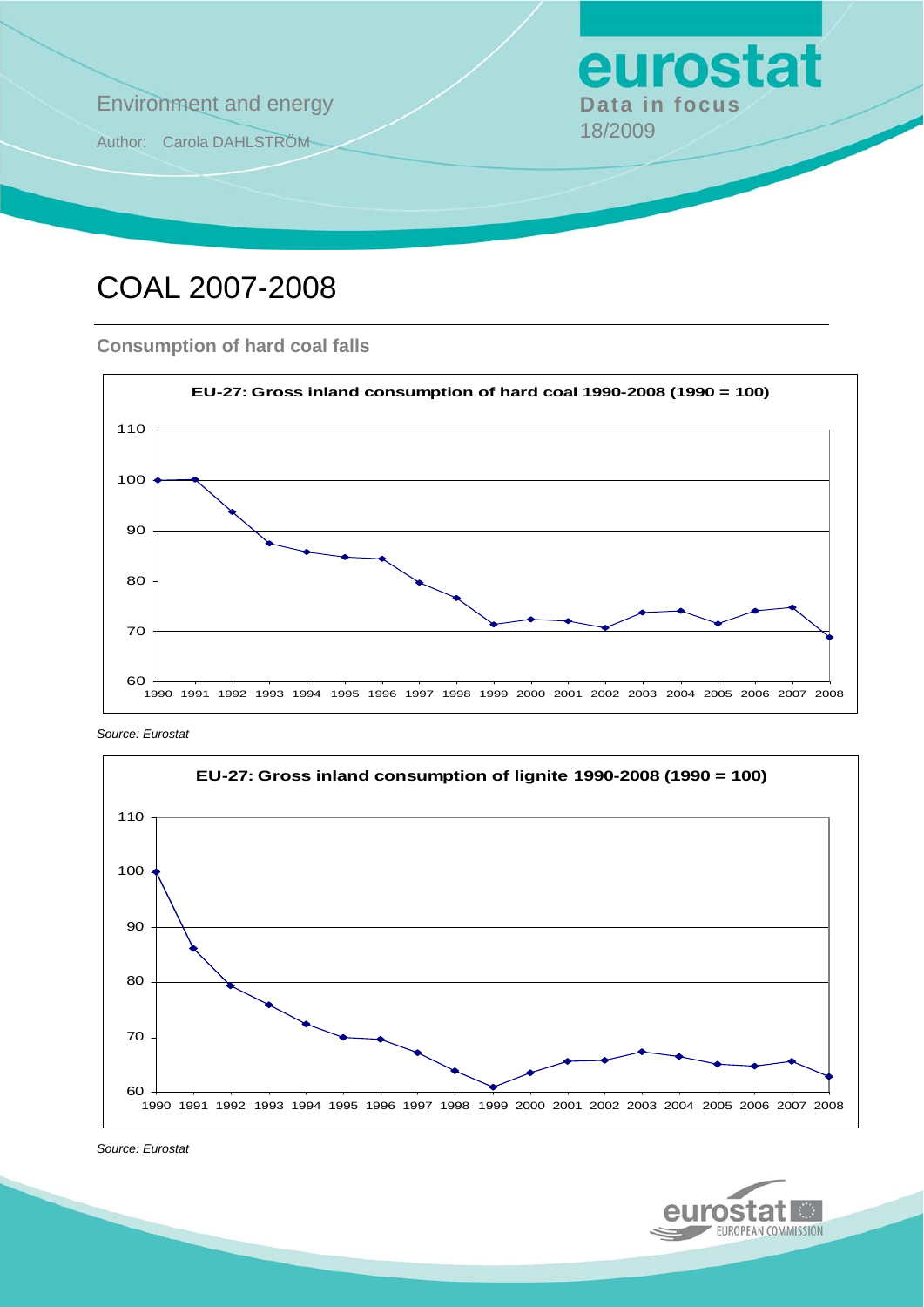### **Hard coal (1000 tonnes)**

|                          | Primary production* |         |          | <b>Total imports</b> |                  |              | <b>Total exports</b> |                  |          | Gross inland consumption |                   |          |
|--------------------------|---------------------|---------|----------|----------------------|------------------|--------------|----------------------|------------------|----------|--------------------------|-------------------|----------|
|                          | 2007                | 2008    | 08/07    | 2007                 | 2008             | 08/07        | 2007                 | 2008             | 08/07    | 2007                     | 2008              | 08/07    |
| <b>EU-27</b>             | 154013              | 144460p | $-6.2%$  | 242481               | 233819p          | $-3.6%$      | 32634                | 24026p           | $-26.4%$ | 370536                   | 345753p           | $-6.7%$  |
| <b>EU-25</b>             | 153994              | 144427p | $-6.2%$  | 232806               | 225463p          | $-3.2%$      | 32634                | 24026p           | $-26.4%$ | 360871                   | 338098p           | $-6.3%$  |
| <b>BE</b>                |                     |         |          | 7410                 | 6709p            | $-9.5%$      | 1470                 | 982 <sub>p</sub> | $-33.2%$ | 5376                     | 5230 <sub>p</sub> | $-2.7%$  |
| <b>BG</b>                | 19                  | 33      | 73.7%    | 5245                 | 5309             | 1.2%         |                      |                  |          | 5177                     | 4664              | $-9.9%$  |
| CZ<br>muni               | 13195               | 12829   | $-2.8%$  | 2503                 | 2191             | $-12.5%$     | 6296                 | 5941             | $-5.6%$  | 9623                     | 8702              | $-9.6%$  |
| <b>DK</b>                |                     |         |          | 8051                 | 7619             | $-5.4%$      | 191                  | 158              | $-17.3%$ | 7685                     | 6829              | $-11.1%$ |
| DE                       | 24183               | 19143   | $-20.8%$ | 41790                | 42455            | 1.6%         | 97                   | 143              | 47.4%    | 66060                    | 62404             | $-5.5%$  |
| EE                       |                     |         |          | 175                  | 75               | $-57.1%$     |                      |                  |          | 175                      | 75                | $-57.1%$ |
| IE                       |                     |         |          | 2320                 | 2320p            | 0.0%         |                      |                  |          | 2392                     | 2392p             | 0.0%     |
| EL                       |                     |         |          | 605                  | 605 <sub>p</sub> | 0.0%         | 16                   | 16p              | 0.0%     | 711                      | 711 <sub>p</sub>  | 0.0%     |
| <b>ES</b>                | 10997               | 10035   | $-8.7%$  | 24433                | 20966            | $-14.2%$     | 333                  | 1843             |          | 36572                    | 26041             | $-28.8%$ |
| FR                       | 380                 | 188     | $-50.5%$ | 18694                | 21286            | 13.9%        | 212                  | 185              | $-12.7%$ | 20191                    | 19023             | $-5.8%$  |
| <b>I</b> IT<br>,,,,,,,,, |                     |         |          | 24957                | 25118            | 0.6%         |                      |                  |          | 25172                    | 25800             | 2.5%     |
| <b>CY</b>                |                     |         |          | 34                   | 41               | 20.6%<br>    |                      |                  |          | 51                       | 42                | $-17.6%$ |
| LV                       |                     |         |          | 150                  | 166              | 10.7%        |                      |                  |          | 166                      | 160               | $-3.6%$  |
| LT                       |                     |         |          | 361                  | 383              | 6.1%         |                      |                  |          | 385                      | 334               | $-13.2%$ |
| LU                       |                     |         |          | 109                  | 108              | $-0.9%$      |                      |                  |          | 109                      | 108               | $-0.9%$  |
| HU                       |                     |         |          | 1965                 | 1946             | $-1.0%$      |                      |                  |          | 1920                     | 1893              | $-1.4%$  |
| <b>MT</b>                |                     |         |          |                      |                  |              |                      |                  |          |                          |                   |          |
| <b>NL</b>                |                     |         |          | 26105                | 19078p           | $-26.9%$     | 11884                | 6487p            | $-45.4%$ | 13427                    | 12791p            | $-4.7%$  |
| AT                       |                     |         |          | 4182                 | 3126             | $-25.3%$     |                      |                  |          | 4161                     | 3360p             | $-19.3%$ |
| <b>I</b> PL              | 88231               | 84320   | 4.4%     | 5772                 | 10320            | 78.8%        | 11615                | 7542             | 35.1%    | 83319                    | 87276             | 4.7%     |
| PT                       |                     |         |          | 4778                 | 3834             | -19.8%       |                      |                  |          | 4758                     | 4200              | -11.7%   |
| <b>RO</b>                |                     |         |          | 4430                 | 3047             | $-31.2%$     |                      |                  |          | 4488                     | 2991              | $-33.4%$ |
| SI                       |                     |         |          |                      |                  |              |                      |                  |          |                          |                   |          |
| <b>SK</b>                |                     |         |          | 5286                 | 4855             | $-8.2%$      |                      |                  |          | 5229                     | 4799              | $-8.2\%$ |
| FI<br>,,,,,,,            |                     |         |          | 6593                 | 5517             | $-16.3%$<br> |                      |                  |          | 7337                     | 4857              | $-33.8%$ |
| <b>SE</b>                |                     |         |          | 3169                 | 2855             | $-9.9%$      |                      | 5                |          | 3186                     | 2837              | $-11.0%$ |
| UK                       | 17008               | 17912   | 5.3%     | 43364                | 43890            | 1.2%         | 520                  | 724              | 39.2%    | 62866                    | 58234             | $-7.4%$  |
| <b>HR</b>                |                     |         |          | 1103                 | 1194             | 8.3%         |                      |                  |          | 1078                     | 1126              | 4.5%     |
| <b>NO</b>                | 3994                | 3281    | $-17.9%$ | 609                  | 663              | 8.9%         | 3370                 | 3327             | $-1.3%$  | 677                      | 718               | 6.1%     |

\* Including hard coal recovered

"p" provisional

"-" zero or not applicable

*Source: Eurostat*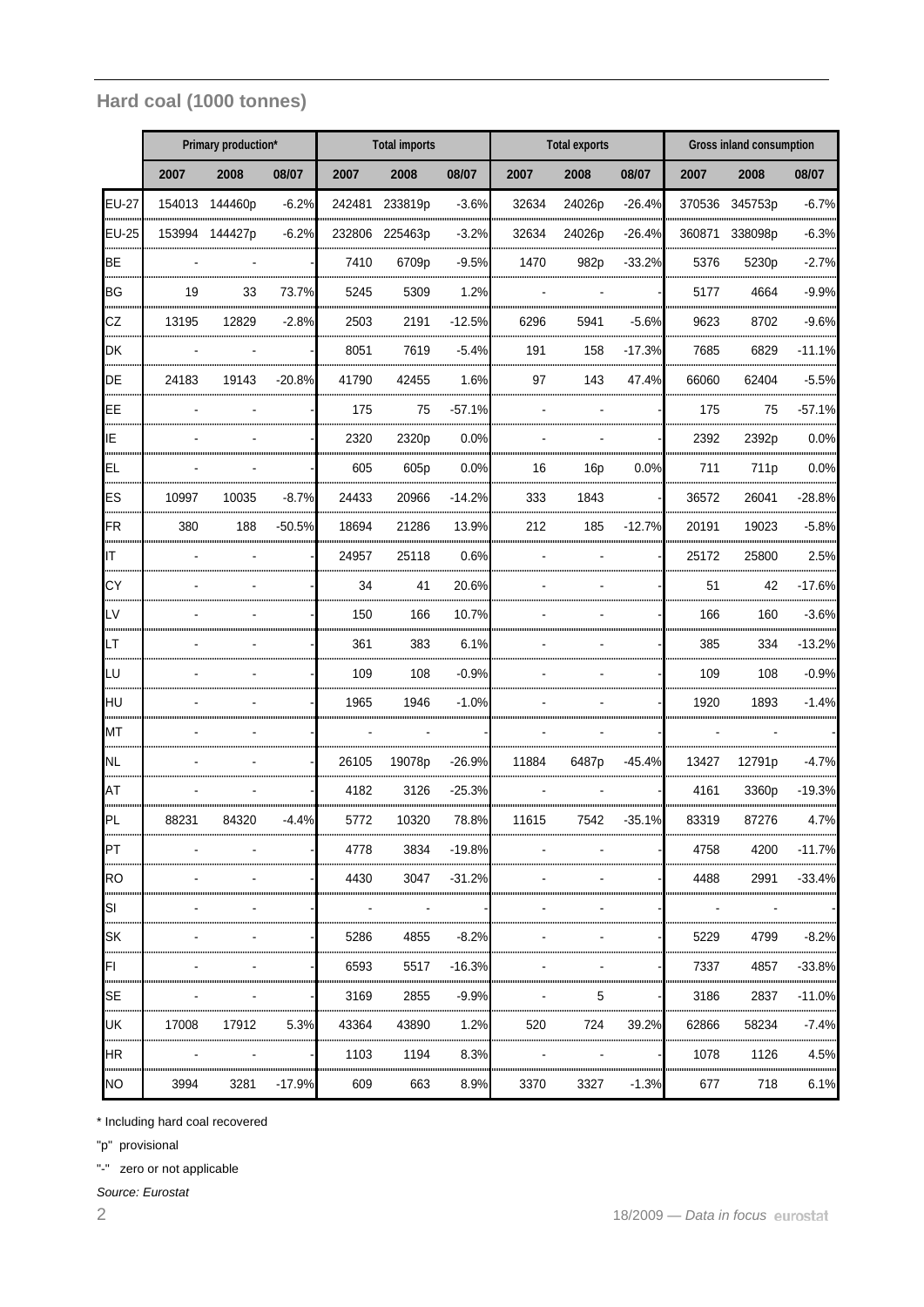## **Coke-oven coke (1000 tonnes)**

|                   |       | Production |          |                | <b>Total imports</b> |          | <b>Total exports</b> |       |          |  |
|-------------------|-------|------------|----------|----------------|----------------------|----------|----------------------|-------|----------|--|
|                   | 2007  | 2008       | 08/07    | 2007           | 2008                 | 08/07    | 2007                 | 2008  | 08/07    |  |
| <b>EU-27</b>      | 45564 | 43505p     | $-4.5%$  | 11465          | 10669p<br>           | $-6.9%$  | 10108                | 9002p | $-10.9%$ |  |
| $EU-25$           | 43481 | 42088p     | $-3.2%$  | 10492          | 9680p                | $-7.7%$  | 10108                | 9002p | $-10.9%$ |  |
| <b>BE</b><br>mmmm | 2607  | 2137p      | $-18.0%$ | 234            | 826p                 |          | 101                  | 92p   | $-8.9%$  |  |
| <b>BG</b>         | 525   | 337        | $-35.8%$ | 208            | 90                   | $-56.7%$ |                      |       |          |  |
| CZ                | 3258  | 3399       | 4.3%     | 714            | 491                  | $-31.2%$ | 836                  | 769   | $-8.0%$  |  |
| DK                |       |            |          | 25             | 38                   | 52.0%    |                      |       |          |  |
| DE                | 2042  | 2045       | 0.1%     | 3571           | 3155                 | $-11.6%$ | 13                   |       |          |  |
| EE<br>            |       |            |          |                |                      |          |                      |       |          |  |
| IE<br>            |       |            |          |                |                      |          |                      |       |          |  |
| EL                |       |            |          |                |                      |          |                      |       |          |  |
| ES<br>            | 2740  | 2658       | $-3.0%$  | 133            | 201                  | 51.1%    | 1050                 | 621   | $-40.9%$ |  |
| <b>FR</b>         | 4848  | 4857       | 0.2%     | 1070           | 1310                 | 22.4%    | 796                  | 993   | 24.7%    |  |
| IT<br>            | 4728  | 4515       | $-4.5%$  | 427            | 46                   | $-89.2%$ | 216                  | 239   | 10.6%    |  |
| CY                |       |            |          |                |                      |          |                      |       |          |  |
| LV                |       |            |          | $\overline{4}$ | 3                    | $-25.0%$ |                      |       |          |  |
| LT                |       |            |          | 24             | 14                   | $-41.7%$ |                      |       |          |  |
| LU                |       |            |          |                |                      |          |                      |       |          |  |
| HU                | 1017  | 999        | $-1.8%$  | 22             | 16                   | $-27.3%$ | 269                  | 251   | $-6.7%$  |  |
| <b>MT</b>         |       |            |          |                |                      |          |                      |       |          |  |
| <b>NL</b>         | 2161  | 2108       | $-2.5%$  | 511            | 222p                 | $-56.6%$ | 555                  | 367p  | $-33.9%$ |  |
| <b>AT</b>         | 1422  | 1409       | $-0.9%$  | 1266           | 1295                 | 2.3%     |                      |       |          |  |
| PL                | 10266 | 9829       | $-4.3%$  | 112            | 84                   | $-25.0%$ | 5855                 | 5213  | $-11.0%$ |  |
| PT                |       |            |          |                |                      |          |                      |       |          |  |
| <b>RO</b>         | 1558  | 1080       | $-30.7%$ | 765            | 899                  | 17.5%    |                      |       |          |  |
| SI                |       |            |          |                |                      |          |                      |       |          |  |
| SK<br>00000       | 1856  | 1737       | $-6.4%$  | 480            | 416                  | $-13.3%$ | 144                  | 227   | 57.6%    |  |
| FI                | 866   | 860        | $-0.7%$  | 565            | 519                  | $-8.1%$  |                      |       |          |  |
| <b>SE</b>         | 1194  | 1177       | $-1.4%$  | 266            | 319                  | 19.9%    |                      | 16    |          |  |
| UK                | 4476  | 4358       | $-2.6%$  | 1068           | 725                  | $-32.1%$ | 273                  | 214   | -21.6%   |  |
| HR                |       |            |          | 28             | 23                   | -17.9%   |                      |       |          |  |
| <b>NO</b>         |       |            |          | 440            | 432                  | $-1.8%$  |                      |       |          |  |

"-" - zero or not applicable

*Source: Eurostat*